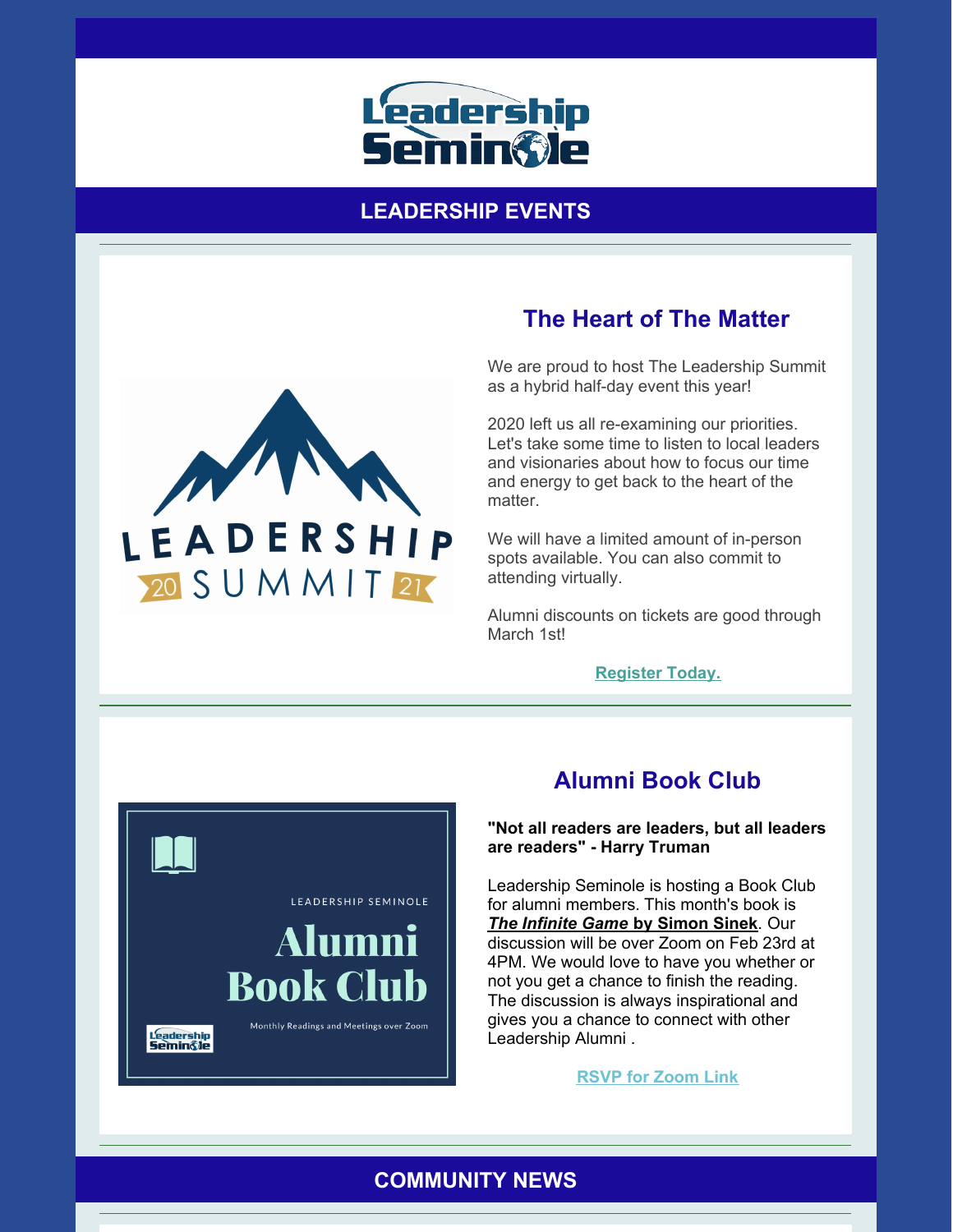

## **Run with a Hero on April 17!**

**Orlando Health Emergency Room and Medical Pavilion – Lake Mary** is proud to sponsor and host the 4<sup>th</sup> annual Lake Mary Fire Department Run with a Hero on Saturday, April 17, 2021! The event will include a familyfriendly 3K race, pre-race activities including a design-your-own hero cape station, entertainment, hands-on emergency vehicle experience and more! All event proceeds will benefit UCF Restores, a non-profit clinical research center and treatment clinic established to change the way post-traumatic stress disorder (PTSD) and other traumarelated concerns are understood, diagnosed and treated. Learn more and register to participate at **Lake Mary's Run with a Hero 2021 Sponsored by Orlando Health [\(runsignup.com\)](https://runsignup.com/Race/FL/LakeMary/RunwithaHero)**





homelessness since 1986

# **2021 Good Samaritan Luncheon**

The Good Samaritan Luncheon is an impactful, one-hour gathering of community leaders, professionals, and mission partners to connect with a shared commitment to prevent hunger and homelessness. The Sharing Center has supported our homeless friends and neighbors in need with financial assistance, food, and other essential resources lighting the way to stability.

Guests will hear first-hand testimonies of how the compassionate generosity of complete strangers helped change their lives.

A virtual table captain will invite  $6 - 10$  of their friends/colleagues for a lunch at their home or office.

**Luncheon [Reservations](https://thesharingcenter.org/2021goodsamaritan)**

**On The + Side: Super Bowl Snacks, Groundhog Day and Dinosaurs**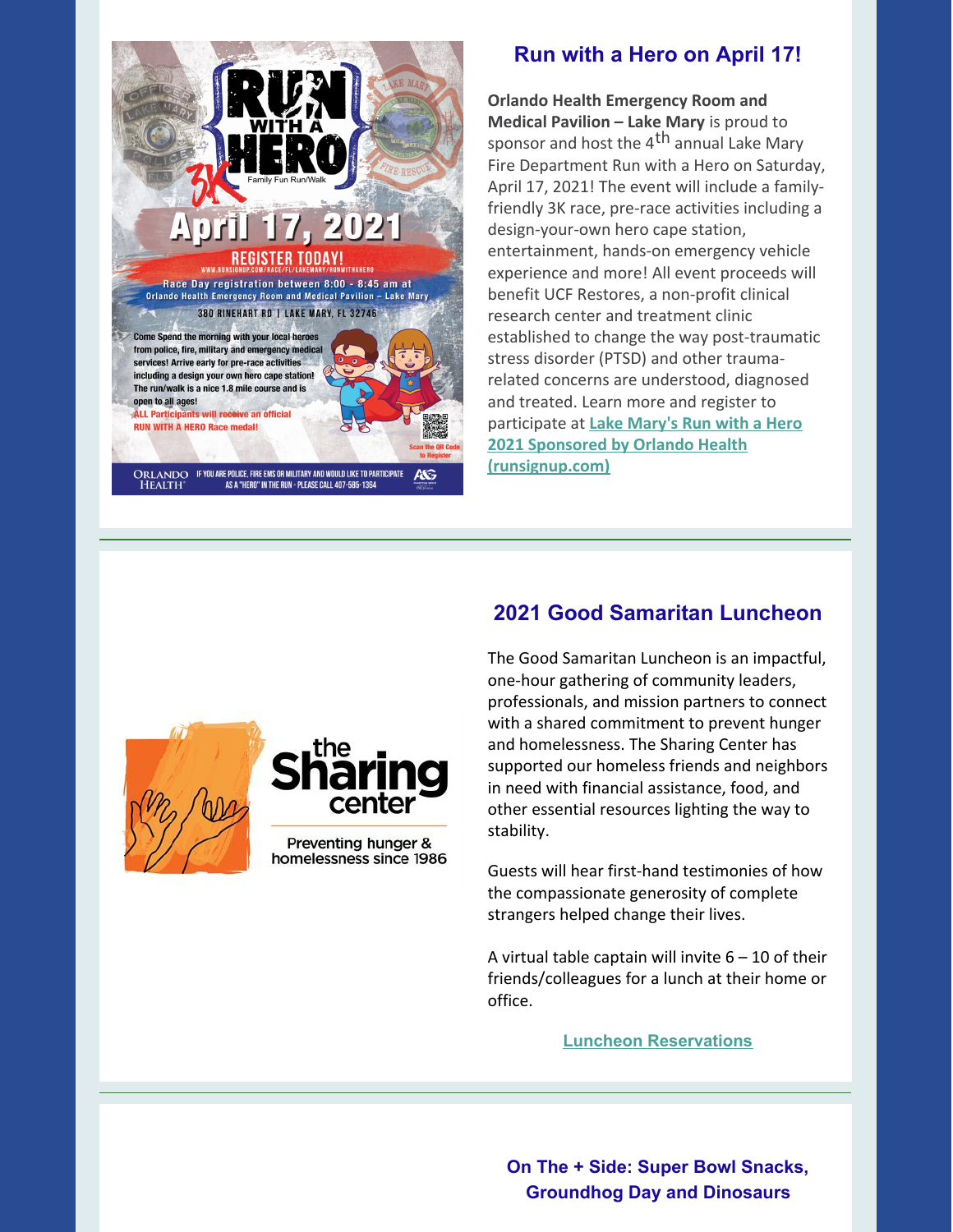

Addition Financial is back with another edition of *On The + Side*, your regular serving of positive stories, ways to stay healthy and of course, adorable animal footage. Our goal is to shine some light in the world during a time that can sometimes feel very dark. Tune into this week's blog to learn about ways to celebrate Black History Month, healthy Super Bowl snacks, and more! To read the latest edition, **[click](https://resources.additionfi.com/on-the-side-holiday-lights-avocados-and-local-makers) here**.

### **Support Leadership Seminole**



# **Inaugural Leadership Seminole Top Golf Event!!**

Join us for a fun Sunday afternoon with Family, Friends and Co-Workers all benefitting Leadership Seminole. Register today to secure a spot for you and your team!

We have space for just TWO MORE TEAMS!

**[Register](https://leadershipseminole.org/event/top-golf/) Here!**

### **Apply Now for Class 31! Classes will begin August 2021**

**The Application and Calendar are now available for Class 31. We have accepted our first candidates already. If you or someone you know have been considering our Leadership Program, apply today.**

### **[APPLY](https://leadershipseminole.org/apply-now/) NOW**

### **CLASS 29 & 30 Legacy Project for The AdventHealth Hope & Healing Center**

**Walk on Water, a boutique in Lake Mary, is selling a Valentine themed T-shirt for the month of February to benefit the Hope and Healing Center. A portion of the proceeds will go directly to the Leadership Seminole Fundraiser. The centerpiece of the T-shirt is the Dandelion flower. Dandelions have been said to be a symbol for healing from emotional pain and physical injury as they can thrive in difficult conditions. Some say the flower symbolizes the ability to rise above life's challenges. Please consider purchasing a T-shirt and spreading the word to others who may purchase one as well. [Dandelion](https://files.constantcontact.com/206c3f27be/f8dd8885-c8fa-40cf-bf13-7c1db0a9dad3.pdf) T-Shirt**